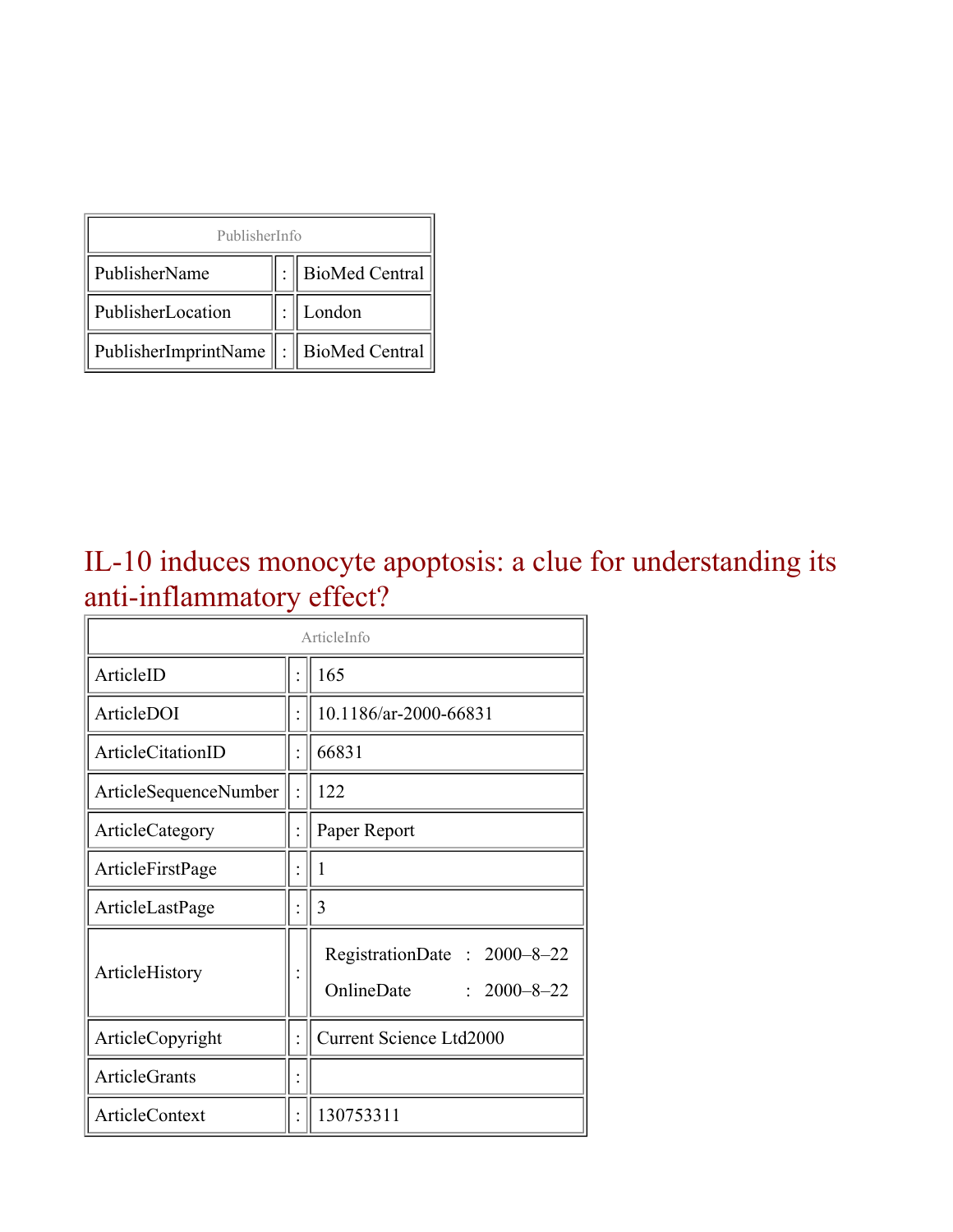Aff1 University of Strasbourg, France

#### Keywords

Apoptosis, CD95, CD95-L, IL-10, monocyte

## Context

IL-10 is known to have potent anti-inflammatory and immunosuppressive effects. The latter are mediated by a reduction in a wide range of different cytokines in various cell types. One of the main IL-10 effects seems to be directed towards the cytokines secreted by monocytes and macrophages (TNFa, IL-1?, IL-6, IL-8, G-CSF etc). Moreover, monocytes undergo rapid apoptosis in culture and express the death receptor CD95, suggesting that apoptosis may also participate in the IL-10 effect on monocytes. Recently, it has been shown that various Th2 cytokines (Heidenreich *et al* [see Additional information]) , including IL-10 (Estaquier *et al*[see Additional information]), are able to induce apoptosis of monocytes. To understand the precise mechanisms of IL-10-induced apoptosis on human peripheral blood monocytes.

## Significant findings

IL-10-induced apoptosis was dose-dependent reaching a maximum level at 100 U/ml IL-10 after 72 h of treatment. Apoptosis was completely abrogated by an anti-IL-10 mAb, showing that the observed cell death is driven by IL-10. IL-10-induced apoptosis of monocytes was inhibited in the presence of the DEVD-CHO peptide, and IL-10 treatment of monocytes induced the cleavage of the pro-caspase-8 into active caspase-8. These results demonstrate that these proteases are involved in IL-10-induced apoptosis. As caspase-8 is the initiator caspase in CD95-mediated apoptosis, the involvement of CD95/CD95-L interaction in IL-10-induced apoptosis was further studied. The increase of CD95 and CD95-L expression after IL-10 treatment and the inhibition of IL-10-induced apoptosis by CD95-L mAb demonstrated that IL-10-induced apoptosis is mediated by CD95/CD95-L interaction.

#### Comments